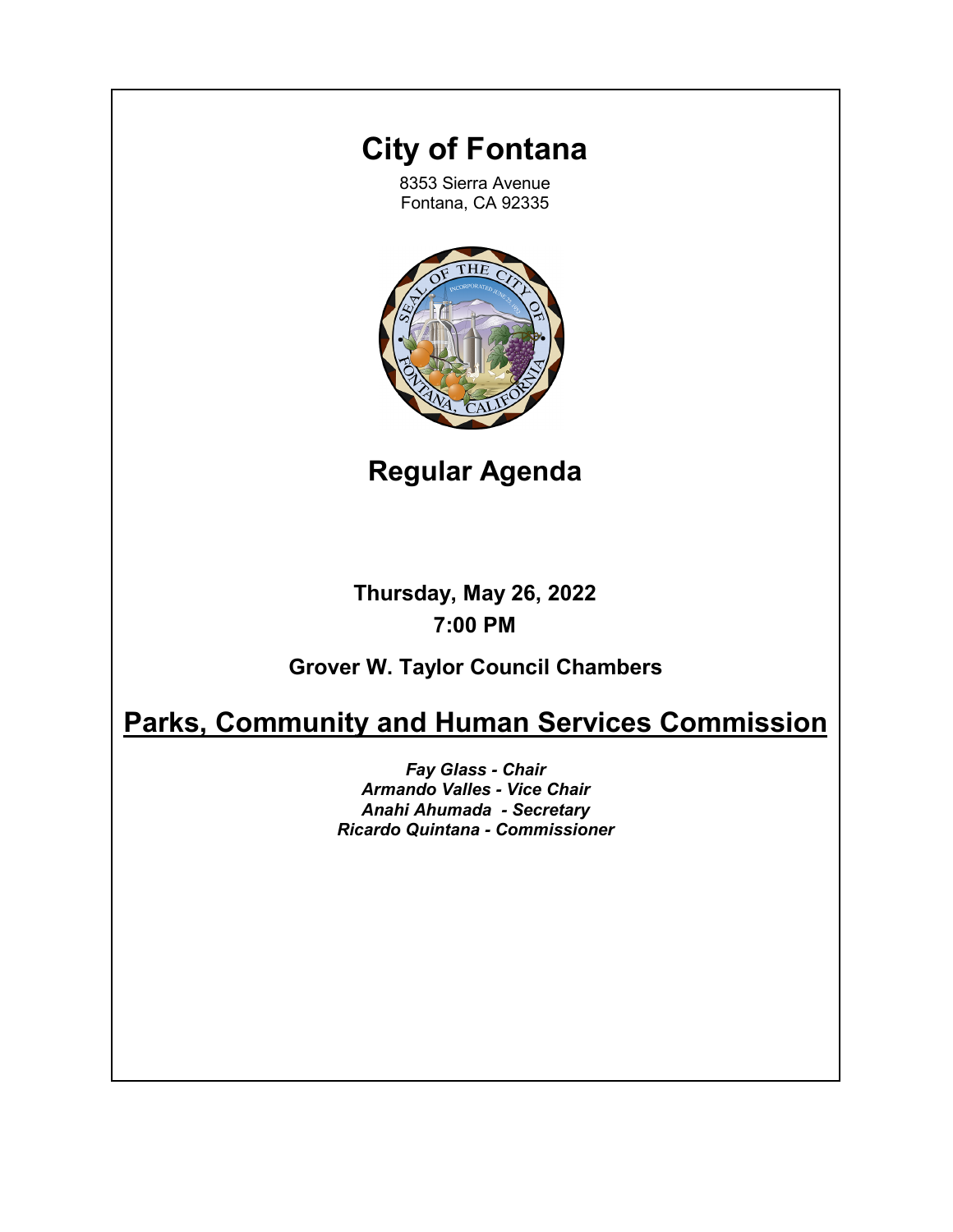### **Welcome to a meeting of the City of Fontana PARKS, COMMUNITY AND HUMAN SERVICES COMMISSION.**

Welcome to a meeting of the Fontana Parks, Community and Human Services Commission. A complete agenda packet is located in the binder on the table in the lobby of the Grover W . Taylor Council Chambers 8353 Sierra Avenue Fontana, CA 92335. To address the Parks, Community and Human Services Commission, please fill out a card located at the entrance to the right indicating your desire to speak on either a specific agenda item or under Public Communications and give it to the City Clerk. Your name will be called when it is your turn to speak. In compliance with Americans with Disabilities Act of 1990 (42 USC § 12132), the Grover W. Taylor Council Chambers 8353 Sierra Avenue Fontana, CA 92335 is wheelchair accessible, and a portable microphone is available. Upon request, this agenda will be made available in appropriate alternative forms to persons with disabilities, as required by Section 12132 of the Americans with Disabilities Act of 1990. Any person with a disability who requires a modification or accommodation in order to participate in a meeting should direct such a request to the City Clerk's Office at (909) 350-7602 at least 48 hours before the meeting, if possible. Any public record, relating to an open session agenda item, that is distributed within 72 hours prior to the meeting is available for public inspection in the Grover W. Taylor Council Chambers 8353 Sierra Avenue Fontana, CA 92335.

Traduccion en Español disponible a peticion. Favor de notificar al Departamento "City Clerk". Para mayor informacion, favor de marcar el numero (909) 350-7602.

## **WORKSHOP:**

## **WORKSHOP**

**None**

# **CALL TO ORDER/ROLL CALL:**

**A. CALL TO ORDER/ROLL CALL:**

# **INVOCATION/PLEDGE OF ALLEGIANCE:**

- **A. INVOCATION**
- **B. PLEDGE OF ALLEGIANCE**

# **SPECIAL PRESENTATIONS:**

**A. Special Presentatons**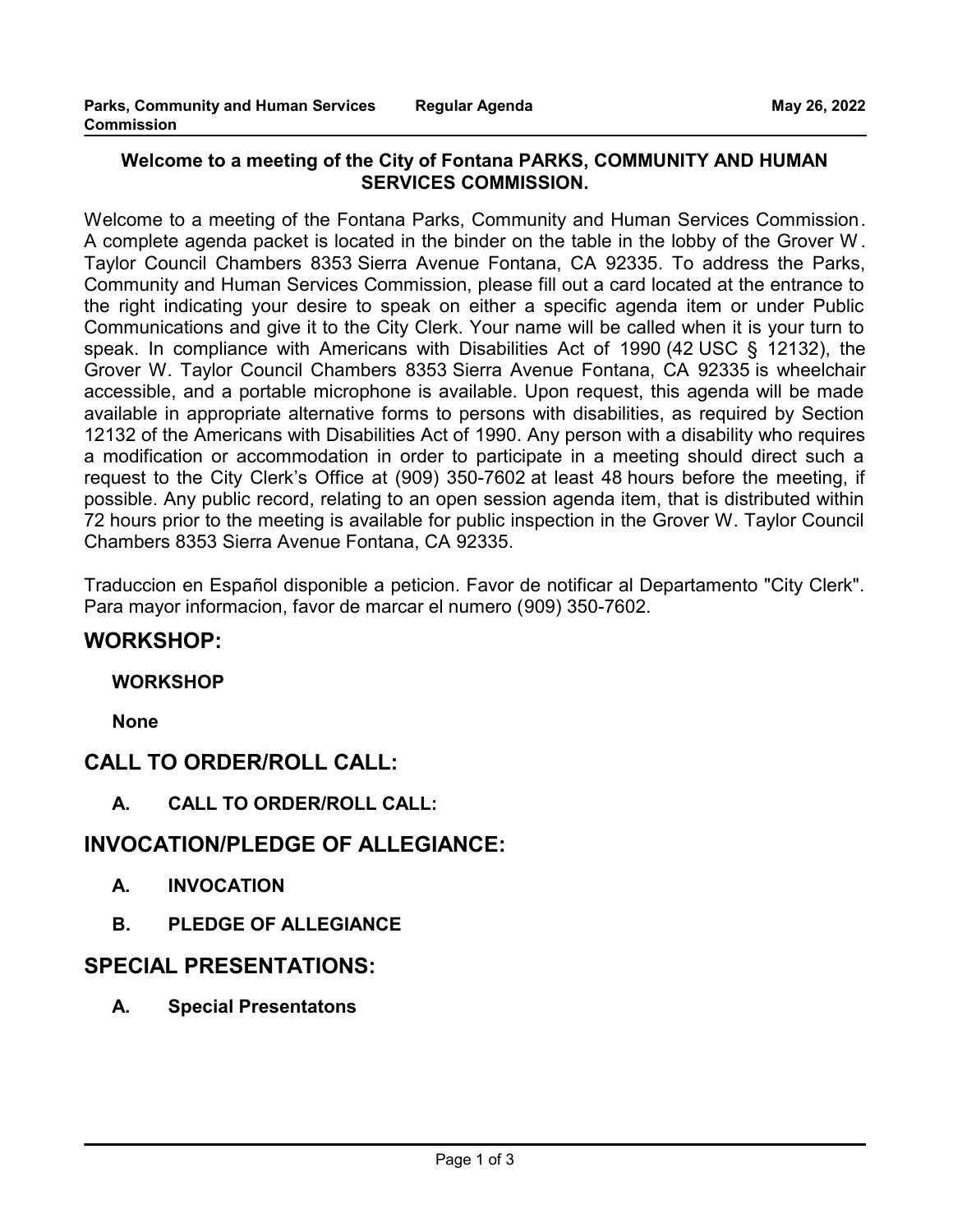| 1. |                                                   | <b>Teen Leadership Summit Report 2022</b>                                                | 21-1393 |
|----|---------------------------------------------------|------------------------------------------------------------------------------------------|---------|
|    |                                                   | <b>Attachments: MYAC - Teen Leadership Summit Report 2022 COMPLETE</b><br>for 052622.pdf |         |
| 2. | 2022                                              | <b>Community Services Department Summer Preview May 26,</b>                              | 21-1383 |
|    | <b>Attachments: SummerPreview2022Version4.pdf</b> |                                                                                          |         |
| 3. | <b>Special Events Update - April 2022</b>         |                                                                                          | 21-1396 |
|    | <b>Attachments:</b>                               | Special Events April 2022 FINAL for 052622.pdf                                           |         |

## **PUBLIC COMMUNICATIONS:**

#### **A. PUBLIC COMMUNICATIONS:**

This is an opportunity for citizens to speak to the Commission for up to 3 minutes on items not on the Agenda, but within the Commission's jurisdiction. The Commission is prohibited by law from discussing or taking immediate action on nonagendized items.

## **CONSENT CALENDAR:**

All matters listed under CONSENT CALENDAR will be enacted by one motion in the form listed below. There will be no separate discussion on these items prior to the time Commission votes on them, unless a member of the Commission requests a specific item be removed from the Consent Calendar for discussion. Does any member of the public wish to address the Commission regarding any item on the Consent Calendar before the vote is taken?

#### **A. Approval of Minutes**

**1. Minutes of April 28, 2022, Parks, Community and Human Services Commission Meeting [21-1409](http://fontana.legistar.com/gateway.aspx?m=l&id=/matter.aspx?key=2495)**

**Attachments:** [Meeting minutes 4-28-2022 FINAL for 052622.pdf](http://fontana.legistar.com/gateway.aspx?M=F&ID=ca91e8f7-26b6-4219-80c6-8d5bcc64c85f.pdf)

#### **B. Approval of Public Works Monthly Report**

**1. Public Works Operations - Parks Landscape Division [21-1402](http://fontana.legistar.com/gateway.aspx?m=l&id=/matter.aspx?key=2488)**

**Attachments:** [Monthly Report Apr 2022 for 052622.pdf](http://fontana.legistar.com/gateway.aspx?M=F&ID=ae97e440-8c0f-41e0-92a8-b9079e89f424.pdf)

**Approve Consent Calendar Item as recommended by staff. [21-1410](http://fontana.legistar.com/gateway.aspx?m=l&id=/matter.aspx?key=2496)**